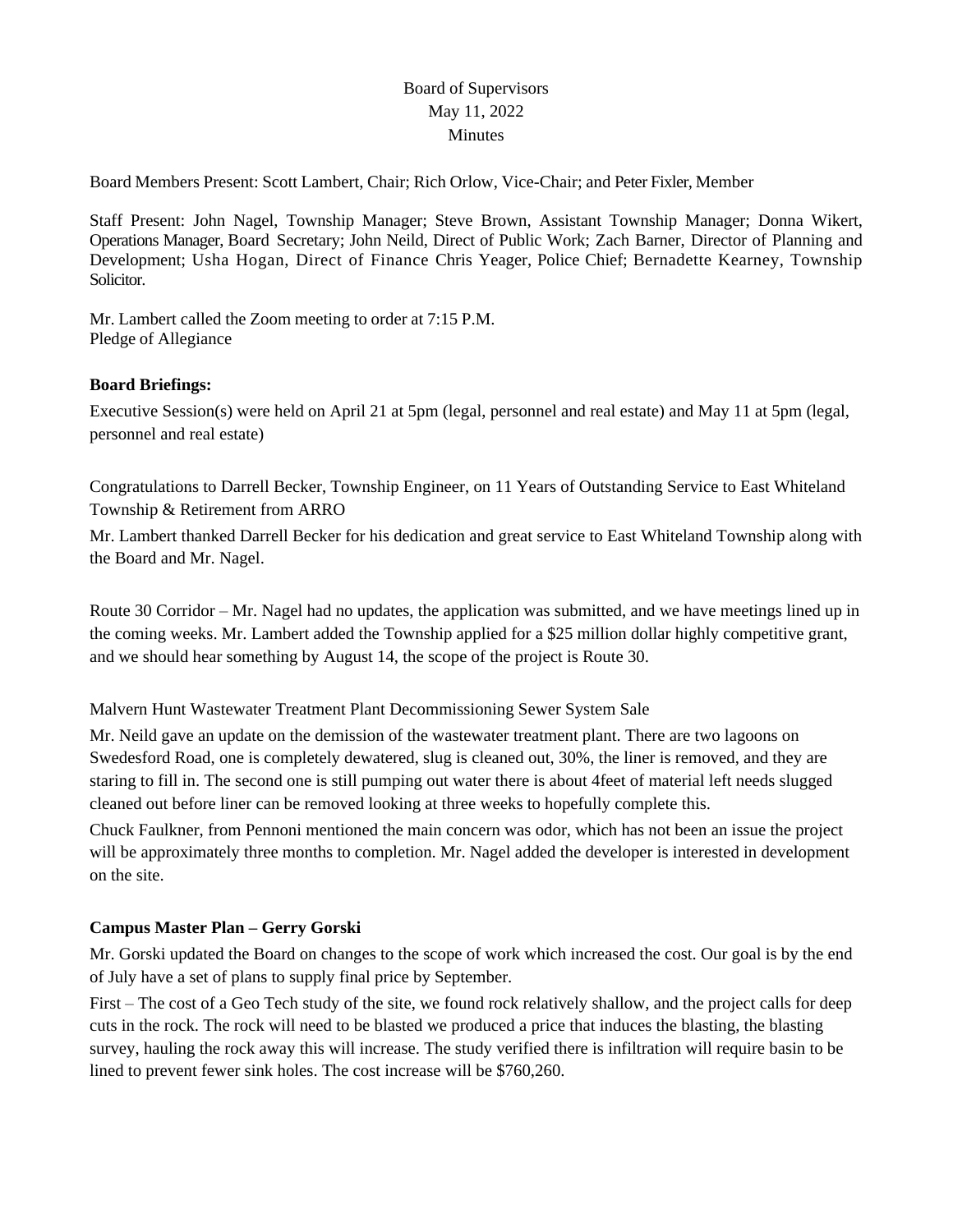Second – Requirements to fence in a good deal of the site and provide two automatic gates. The cost increase will be \$144,732.

Third – The shooting range. To proceed with the shooting range, the size needs to increase by three feet in width, to provide the right number of lanes. The cost increase will be \$84,690.

The good news is that the structure will now be solid concrete insulated instead of an all-steel building which saves \$210,000.

Questions from the Board:

Mr. Orlow asked did not we do soil testing on the property prior to engineering touching the plan. Mr. Gorski said there was a test pit done, just not a full Geo tech test. Mr. Becker added that ARRO did a testing but only at the locations of the infiltration detention basis very shallow only 4/5 feet deep.

Mr. Orlow commented on the fence, what is the need for all that fencing and what does it look like. Mr. Gorski said it is a pre finished aluminum more like a barrier then security fence eight hundred feet of fencing. Three sides of the site are being fenced with two gates that need to open quickly for entrance and exiting of police vehicles. Mr. Orlow said discussion is needed still as to if this is necessary, that we are not approving the fence tonight.

Mr. Gorski commented on the HVAC and that he would have a proposal by the June Board meeting. By replacing this old system will save money overall, it will be 40% more efficient. Mr. Lambert added that some of this cost will be covered by the American Rescue Plan (ARP).

Chief Chris Yeager recognized several East Whiteland Township Police Officers Detective Sergeant Patricia Doyle who received the Excellence in Service Award recognizing her investigation efforts to solve a multi-state human trafficking case involving juveniles. Officer Peter Dougherty who received the Crime Prevention Award for building public relations and trust with the community and his Community Policing efforts.

Sgt. Stephen Stefanski received the Award for Bravery for putting himself in harm's way to save another human life after a person had a mental health incident. Officers Cecil Abel, David Marra, Tyler Nace, Robert Pflaumer, Nate Woodland, and Detective Sergeant Patricia Doyle were given a Unit Citation Award for assisting in the mental health incident.

Thank you to all the officers for their efforts.

Chief Yeager mentioned the East Whiteland Police were the recipients of a certificate and American Flag flown over the United States Capital in honor of the East Whiteland Police Department. This was given to the Police Department from U.S. Congresswoman Chrissy Houlahan.

Consider Potential Dates for Workshop #2 regarding Route 30 Corridor Zoning - It was decided on June 29, 2022, start time 6:30PM

Recognize Cybersecurity Rating (97% by SecurIT360) for East Whiteland Township

Ms. Wikert attended a Cyber Security online seminar last week hosted by Delaware Valley Property and Liability (DVPLT). Prior to attending she had to complete a form listing the security in place currently. East Whiteland scored a 97% out of 100%.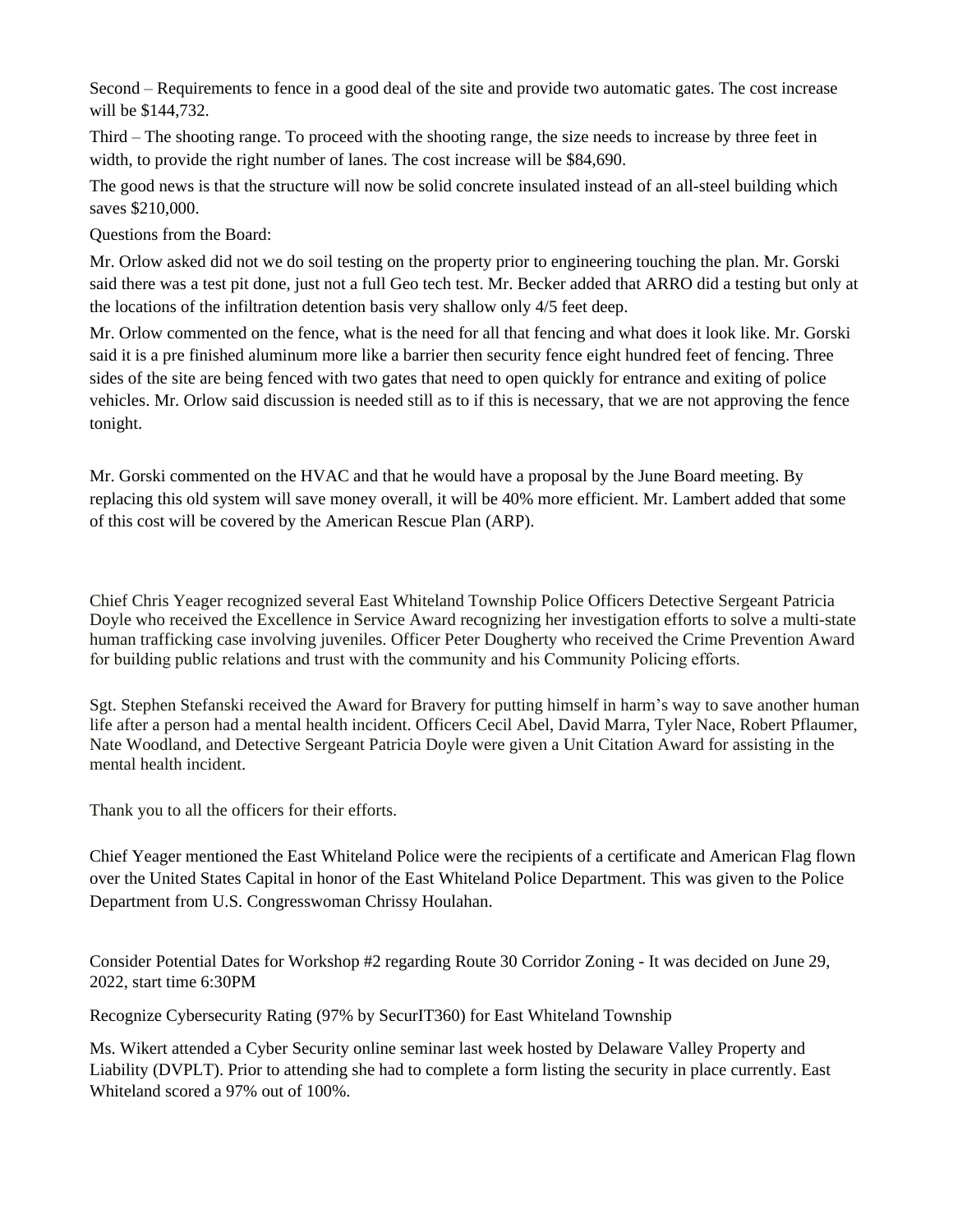Mr. Nagel announced the Township is hosting an in-service day for Diversity  $\&$  Inclusion Training on Wednesday June 15 for all civilian employees. Similar training is being offered to all committee and board volunteers, on Tuesday June 14 or Wednesday June 15, in the evening. Juneteenth commemorates the emancipation of enslaved African Americans

## **Public Hearings:**

Hearing to adopt/comment East Whiteland Township Parks, Recreation, and Open Space Plan (a chapter of the Township Comprehensive Plan) dated March 2022

Ms. Kearney opened the hearing at 7:50 pm.

Exhibits for the Hearing: one. Board Action Summary Memo by Steven Brown 2. March 2, 2022, Letter from Steve Brown to John Nagel 3. March 18, 2022, Letters from Steven Brown to Malvern Borough. Tredyffrin Township, Willistown Township and West Whiteland Township, Charlestown Township, East Goshen Township and Great Valley School District; 4. March 31, 2022 Letter from John Weller, Director of Planning & Zoning at West Whiteland Township to Steven Brown; 5. April 14, 2022 Chester County Planning Commission Memorandum; 6. April 19, 2022 Letter from Chester County Community Planning Director to John Nagel; 7. April 19, 2022 Memorandum by Thomas J. Comita to Charlestown Township Planning Commission; 8. Proof of Publication; and 9. PROS Plan

Mr. Brown briefed the Board: The PROS Plan was prepared by a Steering Committee made up of five Township residents, two of which were members of the PRB, with the assistance of Natural Lands and other consultants. Preparation of the plan began in 2019. The purpose of the plan is to update the Township's Recreation Plan, to create an Open Space Preservation plan, and to further consider trails planning. It is intended to tie those separate but related efforts together and serve as a comprehensive plan for them. In fact, the plan is an amendment to the Township Comprehensive Plan. It is intended to work in concert with other Township plans and goals.

The PROS plan establishes core values to guide decision making in future parks, recreation, and open space efforts. It also creates goals, objectives, and recommendations for:

- Open Space conservation, which is incredibly detailed and will serve as a "blue print" for how to move forward
- Existing Park and recreation facilities as well as to provide concepts and suggestions for improvements to what the Township already has
- Trails while building on current efforts and existing studies & plans
- Land use regulations that are suggestions, not requirements, and which make up a small chapter in the plan
- Programs and services
- Organization
- Finances

As the PROS Plan is an amendment to the Comprehensive Plan, it was transmitted to the CCPC, the GVSD, and our abutting municipal neighbors. Comments were received from the County and their letter concludes with this: "Based on our review, the proposed plan is consistent with Landscapes3 and the Scope of Work. The PROS Task Force was thoughtful in their decision-making throughout the update, resulting in a proposed Parks, Recreation, and Open Space Plan that should serve the Township well over the course of the plan's implementation horizon."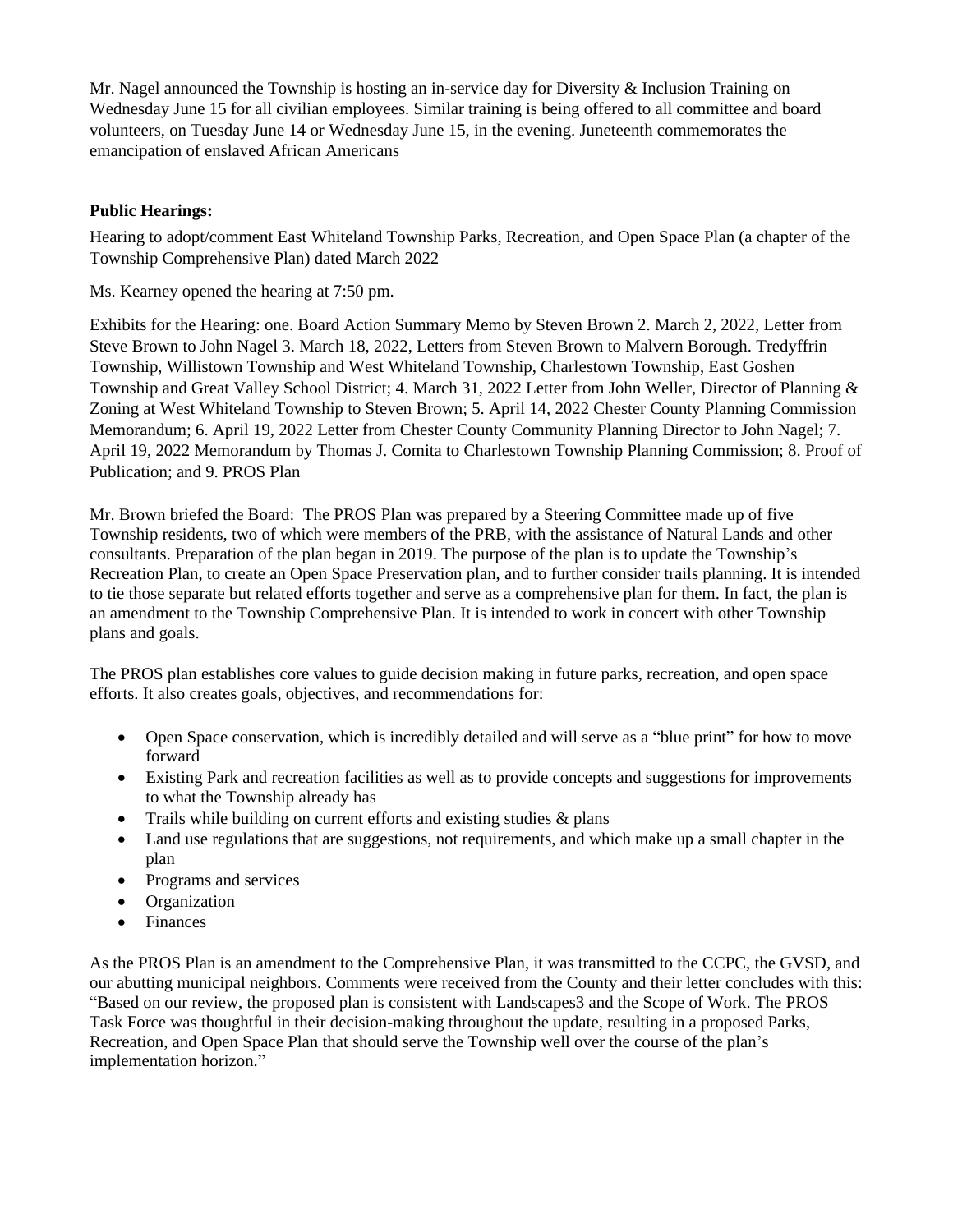Mr. Orlow said the result is well done and meets our realistic expectations, Mr. Lambert agreed and added the Planning Commission gave their blessing. Mr. Fixler concurred.

Kate Stauffer wanted to add, she loves the idea but asks that the trail be extended to the General Warren Village and Malvern Warren Avenue, she mentioned that Willistown and Malvern Brough work closely together, and she asks that East Whiteland Township work with Malvern to extend the trail to Route 30 before someone gets killed walking on Warren Avenue. Mr. Orlow asked isn't that Patriots Path? Mr. Brown answered, yes this is contained in the plan.

Ms. Kearney closed the hearing and went back into the public meeting asking for action on this.

Mr. Orlow made a motion to approve, and adopt comment East Whiteland Township Parks, Recreation, and Open Space Plan (a chapter of the Township Comprehensive Plan) dated March 2022. Mr. Fixler seconded the motion; the motion was approved 3/0. Mr. Nagel added that Mr. Brown deserves praise for seeing this project to goal line. Mr. Brown echoed the County by saying this will serve the Township well into the future and add quality of life to the residents.

#### **Board Motions & Resolutions:**

Approve Budget Amendment (\$852,304 to Project Budget (from \$11,265,998 to \$12,118,302) for Proposed New Police Station

Mr. Nagel explained that the original plan designed by Bernadon then Gorski engineering did a price check, and it was a little over eleven million dollars. With the highlighted proposal and changes to design Gerry Gorski mentioned tonight it is a net increase of \$852,304 bringing the total up to a little over \$12,118,302.

Mr. Nagel explained this is not spending money it is appropriating money, there is a budget for this project. If the Board is so inclined to approve the changes that the staff is recommending, then all we are doing tonight is appropriating money toward this project he also added that we have save over three million dollars which has helped fund the design seed to begin the project. We are not spending site work construction money till the Board is ready to authorize in a different action sometime in the next year. Mr. Orlow asked if this is a glorified feel-good budget number, yes Mr. Nagel said this is just agreeing to establish an amended budget for the project. Mr. Orlow said putting a line item on a piece of paper. Mr. Nagel said yes, he also added there is ongoing status meetings with staff committee we will be meeting May 25, 2022, if you wish to add or have any questions for that meeting.

Mr. Fixler made a motion to approve the Budget amendment. Mr. Orlow seconded the motion; but asked a question, this is only for the building not the furniture fixtures and police equipment, is it? Mr. Nagel said I am not sure but will get back to you, the motion was approved. 3/0.

Approve Proposal from MUNIS for Software Upgrade & Migration to Cloud (Start Up Costs [\$40,730] & Annual Costs [increase from \$18,689 to \$33,239]

Ms. Hogan explained that we must upgrade the current version to the cloud, Munis will no longer support the version we currently have in place. Mr. Orlow made a motion to approve proposal for upgrading to the cloud version. Mr. Fixler seconded the motion; the motion was approved 3/0.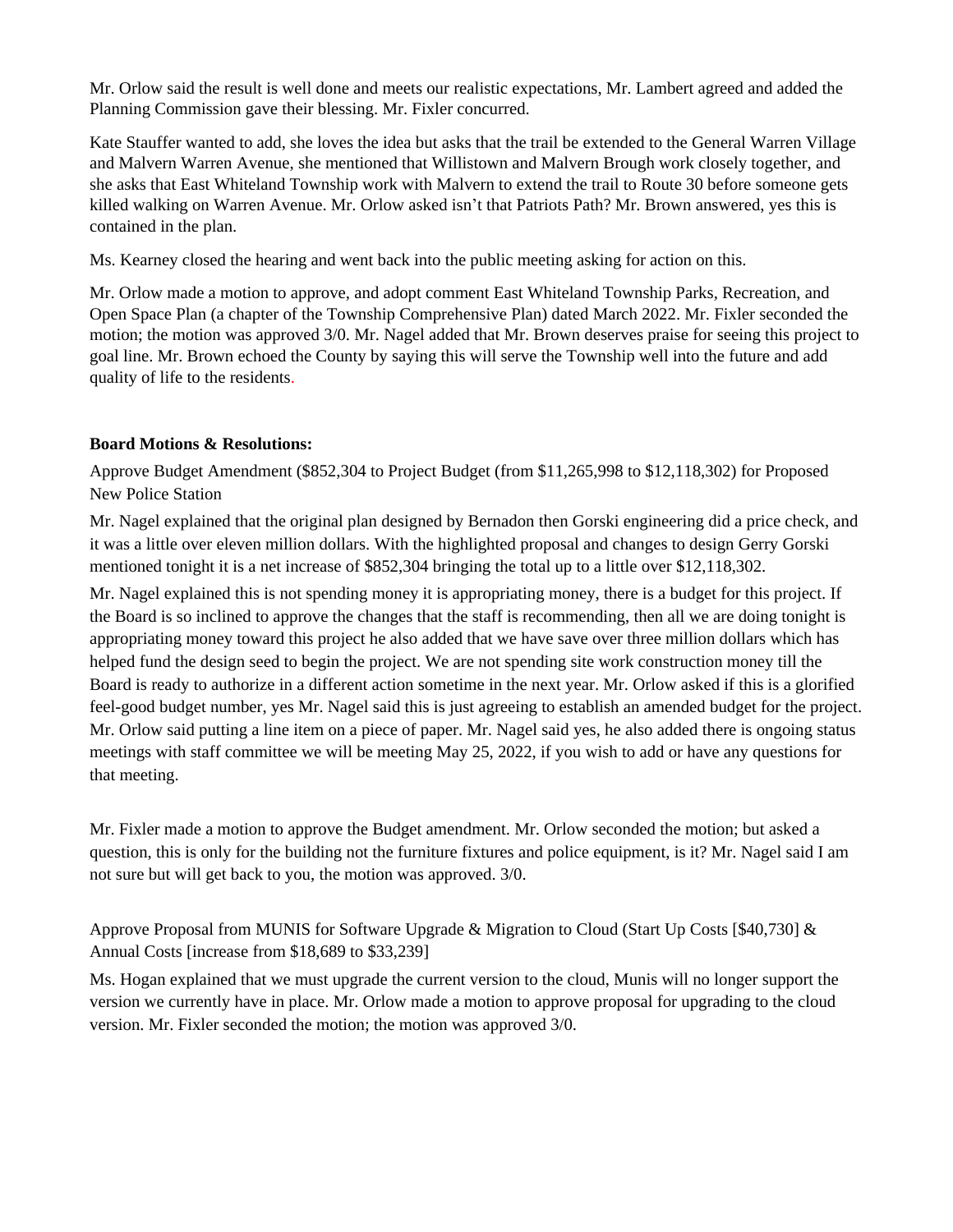Consider Acceptance of Proposal from McMahon Associates for Traffic Engineering Services related to the Phoenixville Pike and Sidley/Yellow Springs Intersection Improvements Project for a price not to exceed \$56,700

Mr. Barner explained the Township along with Charlestown Township received a multimodal grant for approximately \$1,000,000 to improve Phoenixville Pike and Sidley/Yellow Springs Intersection. The two townships committed to about \$300,000 in local match. To meet that number, the townships are responsible for some of the soft costs. As part of the TPD (Traffic Planning Design) will prepare most of the roadway design and bidding of the project, McMahon will handle the right of way research, traffic analysis, traffic signal design ,along with quality control, for a price not to exceed \$56,700. Mr. Orlow, asked about the \$300,000 commitment from the developer of the new office building on Moores Road. Mr. Barner said the developer will pay their otherwise required traffic impact fee, this will go into our local funds to be used for this or other township projects. The traffic signal is in East Whiteland, it is to be determined on who will own and maintain the signal moving forward.

Mr. Orlow made a motion to approve not to exceed \$56,700. Mr Fixler seconded the motion; the motion was approved 3/0.

## **Motion to Award:**

Award 2022 Paving project to Innovative Construction Services for \$495,268.50 Mr. Fixler made a motion to award the 2022 paving project to Innovation Construction Services. Mr. Orlow seconded the motion; the motion was approved 3/0.

Award Municibid Sale of Police 2000 Suzuki Quadmaster ATV (\$3,250)

Award Municibid Sale of Police 2015 Dodge Charger (\$14,900)

Mr. Orlow made a motion to award the sale of the 2000 Suzuki and the 2015 Police Dodge Charger. Mr. Fixler seconded the motion; the motion was approved 3/0.

## **Motion to Advertise:**

Sale of Zoning 2016 GMC Sierra through Municibid.

Mr. Fixler made a motion to approve advertisement. Mr. Orlow seconded the motion; the motion was approved 3/0.

## 537 Plan (Special Study) 30-day public comment period.

Mr. Neild is asking permission to advertise for the 30-day comment period for the 537 Plan. The plan is available for review at the Township Building 209 Conestoga Road, Frazer, Pa. Mr. Orlow asked if we will still have a 537 plan after the sewer sale. Mr. Neild said yes, we still own the 537 Plan but will be working closely with AQUA. Mr. Orlow made a motion to approve. Mr. Fixler seconded the motion; the motion was approved 3/0. Mr. Lambert asked about a sewer problem that occurred over the weekend. Mr. Neild said there was a sewer main break at the corporate center, it has been paved and repaired and back in operation.

## **Planning & Development (ZB)**: **Planning & Development**:

Consider Extension of Time to Render a Decision on the Following [Development Applications](https://www.eastwhiteland.org/305/Land-Developments):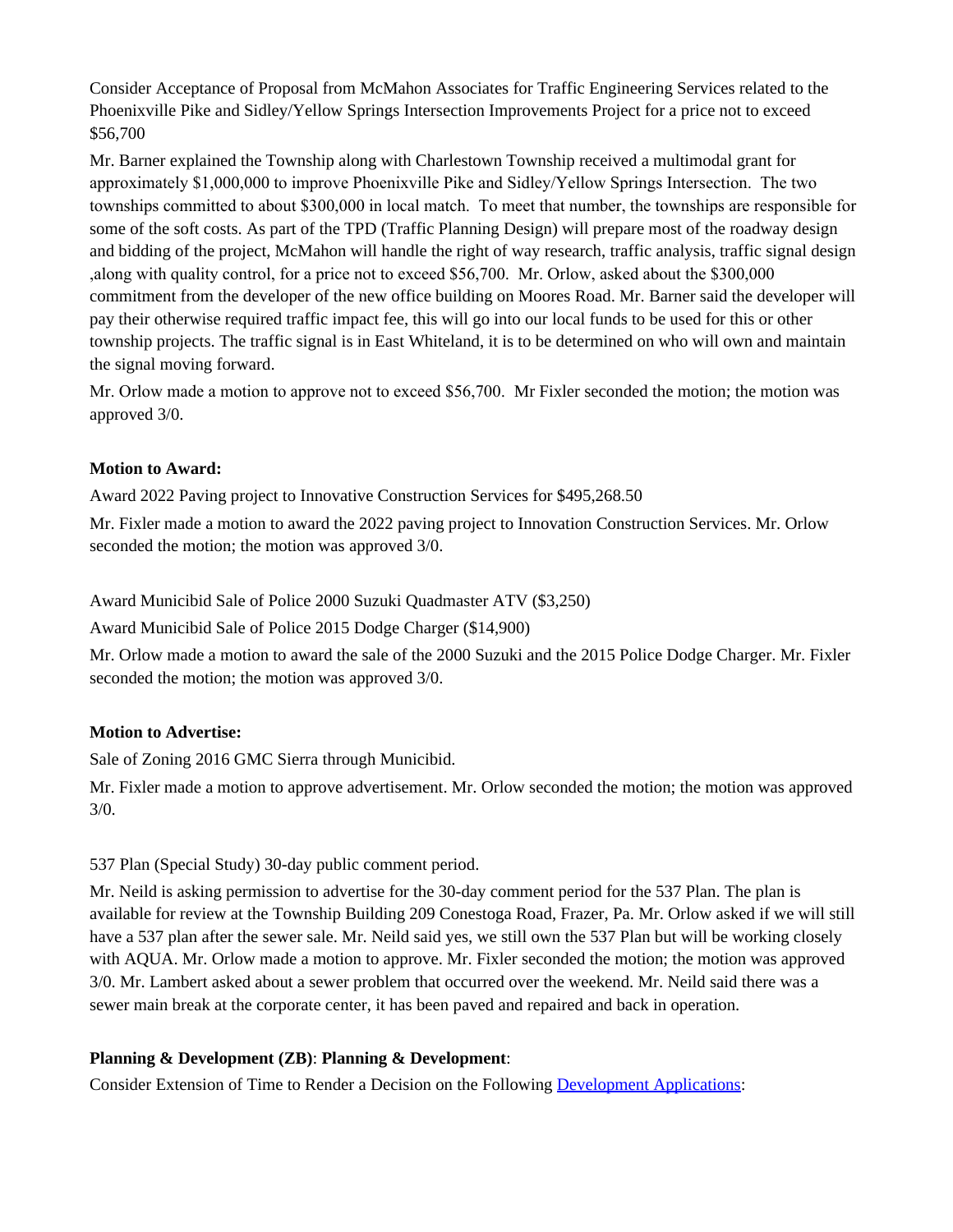LD-12-2021 for 9 Malin Road Office / Flex Building – extension until to August 31, 2022 LD-13-2021 for Knickerbocker Residential Development – extension until to August 31, 2022 LD-02.2022 for 10 Malin Road Office / Flex Building – extension until to August 31, 2022

Mr. Orlow made a motion to approve the extension of time for all three requests. Mr. Filer seconded the motion; the motion was approved 3/0.

Kathleen Stauffer, a resident from the nearby residential neighborhood, expressed concern regarding the proposed projects at 9 and 10 Malin Road – specifically the previous conditional use approval to allow disturbance of steep slopes and the requested variances for setbacks and other relief. There was confusion regarding the required neighbor notices from the recent zoning hearing and the previous conditional use process, as well as the corresponding references within the exhibit packet for the zoning hearing. The conditional use decision (which includes a reference to the exhibits from that process, including the neighbor notices) was ultimately included in the exhibits for the zoning hearing.

Mr. Barner explained that the Stauffers may not have received a notice of the conditional use hearing because they are not an abutting property owner (per the notice requirements within the ordinance).

Ms. Stauffer is concerned that one of the development applications proposes a landscaping operation which could house chemicals.

Ms. Kearney and Mr. Orlow clarified that the Zoning Hearing Board (not the Board of Supervisors) reviews requests for variances. The Board of Supervisors reviews conditional use applications. If the applicant meets the requirements and criteria of the ordinance, the conditional use approval cannot be withheld by the Board.

Barbara Arnold, a resident from the nearby residential neighborhood, expressed concern over the proposed development and its potential impacts on Little Valley Creek and the Bishop Tube Site, which is downgradient from the subject properties.

Deb Mobile, a resident from the nearby residential neighborhood, commented that the developers have gone "back and forth" between the Zoning Hearing Board and Board of Supervisors to "pick away" at the Township's ordinances. She asked that the Township stop allowing businesses to "eat away" at the community.

Mr. Orlow asked whether the written decision had been issued by the Zoning Hearing Board. He asked that staff circulate the decision to the Board of Supervisors once issued.

**Zoning:** Property Maintenance Codes – Recent Activity – Mr. Brown mentioned several properties were being cleaned up since they had been reported.

#### **Public Comment: none**

**Consent Agenda:** Approve Meeting Minutes from April 5, 2022 Ratify Payment of Bills: \$398,230.32(April 2022) Accept Treasurer's Report as of March 31, 2022 Approve \$3,300 for 2022 Summer Camp Scholarships (\$2,000 already approved, \$1,300